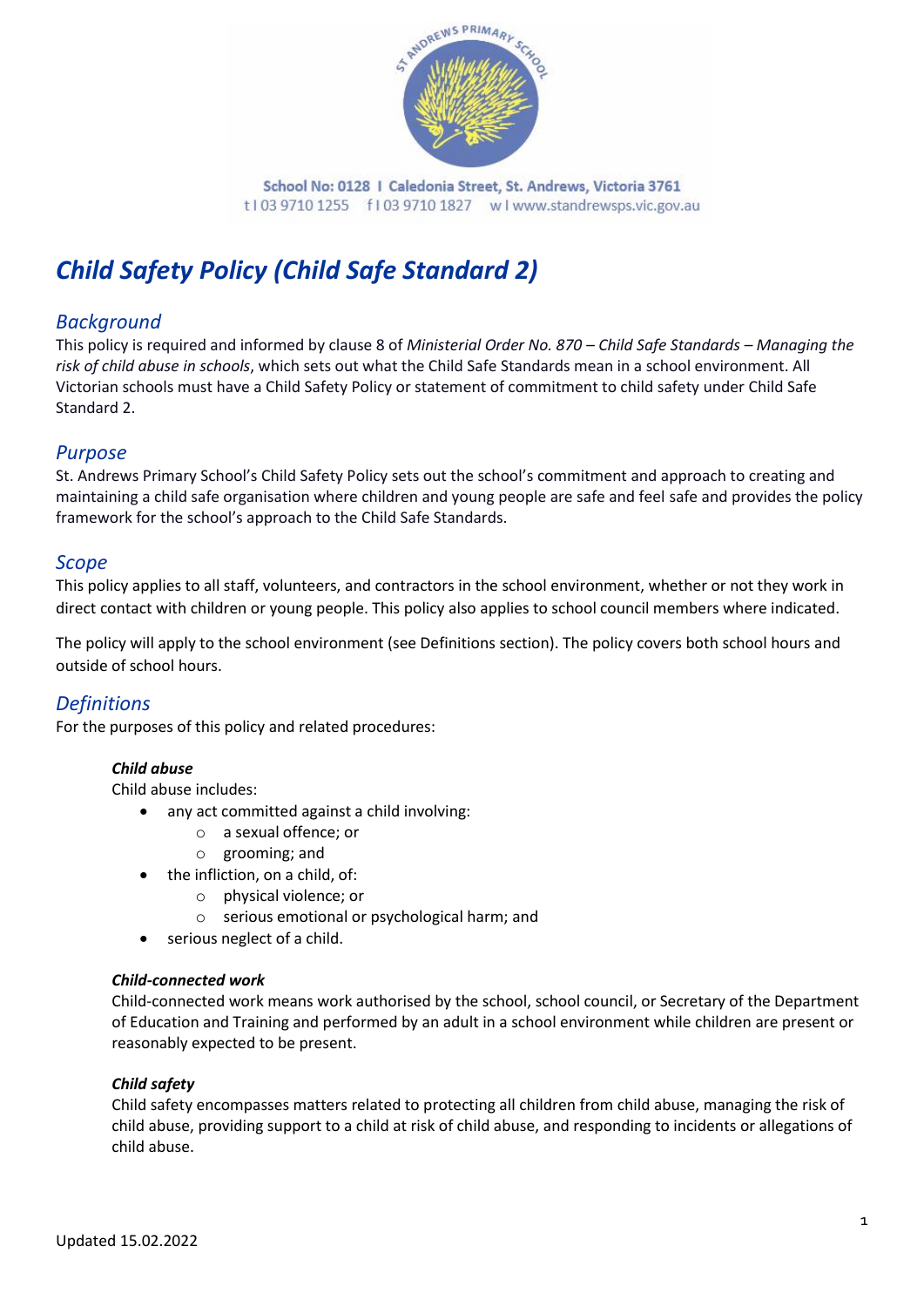### *School environment*

School environment means any physical or virtual place made available or authorised by the school for use by a child during or outside school hours, including:

- a campus of the school:
- online school environments (including email and intranet systems); and
- other locations provided by the school for a child's use (including, without limitation, locations used for school camps, sporting events, excursions, competitions, homestays, and other school activities or events)

### *School staff*

School staff means an individual working in a school environment who is:

- employed by the Department of Education and Training;
- directly engaged or employed by a school council; or
- a volunteer or a contracted service provider (whether or not a body corporate or any other person is an intermediary).
- Partner organisations, such as Out of School Hours Care (OSHC) providers

### *Statement of Commitment to Child Safety and Child Safety Principles*

St Andrews Primary School is committed to safety and wellbeing of all children and young people. This will be the primary focus of our care and decision-making.

**St Andrews Primary School has zero tolerance for child abuse.** We are committed to providing a child safe environment where children and young people are safe and feel safe, and their voices are heard about decisions that affect their lives.

Our child safe policies, procedures, strategies and practices will be inclusive of the needs of all children, particularly Aboriginal and Torres Strait Islander children, children from culturally and linguistically diverse backgrounds, children with disabilities, and children who are vulnerable.

Every person involved in St Andrews Primary School has a responsibility to understand the important and specific role they play individually and collectively to ensure that the wellbeing and safety of all children and young people is at the forefront of all they do and every decision they make.

In its planning, decision-making and operations, we will:

- Take a preventative, proactive and participatory approach to child safety;
- Value and empower children to participate in decisions which affect their lives;
- Foster a culture of openness that supports all persons to safely disclose risks of harm to children
- Respect diversity in cultures and child rearing practices while keeping child safety paramount;
- Provide written guidance on appropriate conduct and behaviour towards children;
- Engage only the most suitable people to work with children and have high quality staff and volunteer supervision and professional development;
- Ensure children know who to talk with if they are worried or are feeling unsafe, and that they are comfortable and encouraged to raise such issues;
- Report suspected abuse, neglect or mistreatment promptly to the appropriate authorities;
- Share information appropriately and lawfully with other organisations where the safety and wellbeing of children is at risk; and
- Value the input of and communicate regularly with families and carers.

The school's approach to creating and maintaining a child safe school environment is guided by our school philosophy and values. At St Andrews Primary school our vision is '*to provide students with the knowledge, skills and passion they need to be caring, responsible and courageous learners who will contribute positively to our community.*' We know children can struggle to achieve their personal best if they are not safe from abuse.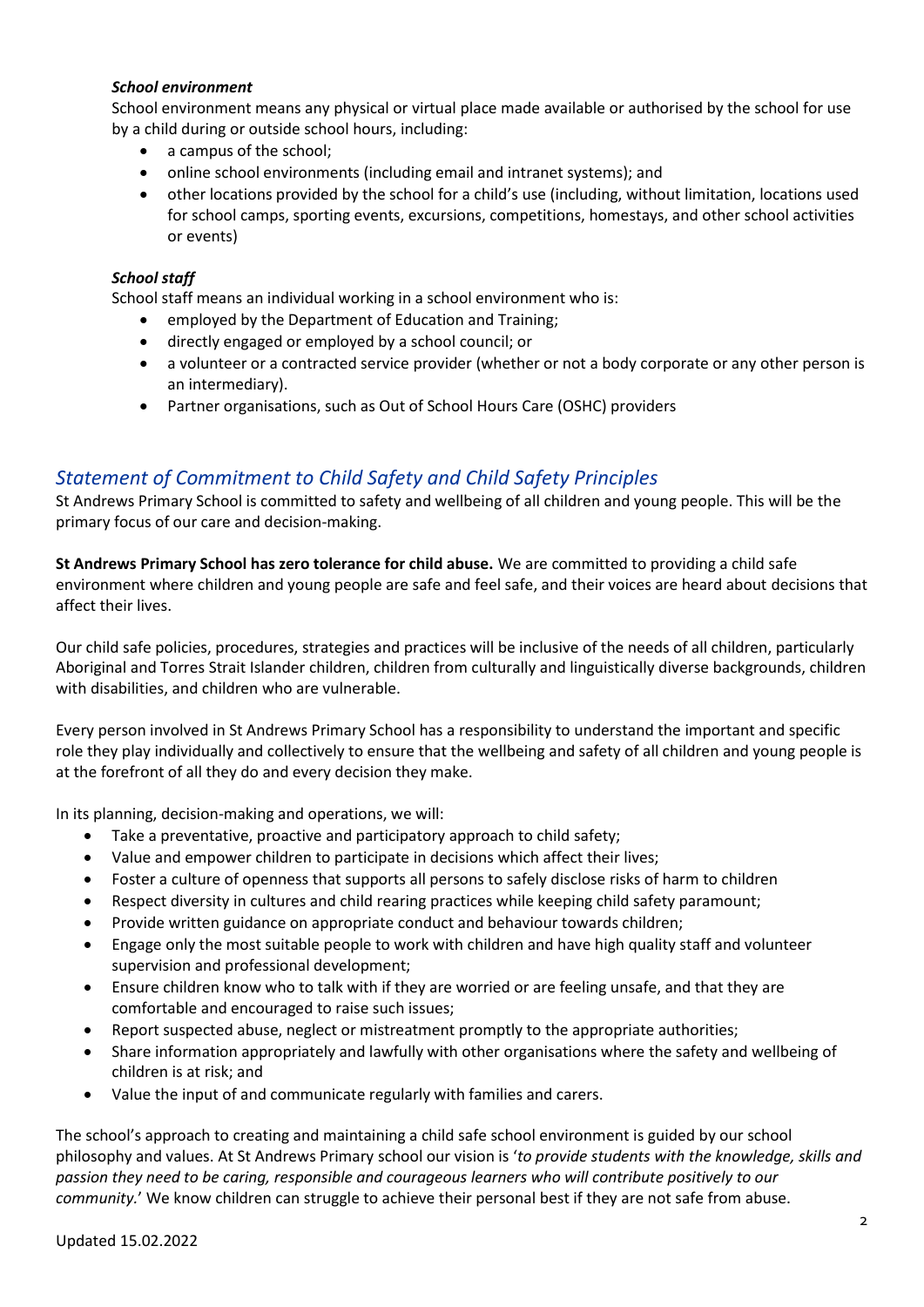At St Andrews Primary School our values guide the decisions and behaviours of all members of our school community, including in relation to child safety:

- Caring understanding, accepting and appreciating ourselves and others.
- Responsibility Demonstrating ownership of our actions and words. Being accountable for our actions.
- Courageous –Accepting challenges, trying hard and not giving up easily.

# *Child Safety Principles*

In its planning, decision-making and operations, St. Andrews Primary School will:

- 1. Take a preventative, proactive and participatory approach to child safety;
- 2. Value and empower children to participate in decisions which affect their lives;
- 3. Foster a culture of openness that supports all persons to safely disclose risks of harm to children;
- 4. Respect diversity in cultures and child rearing practices while keeping child safety paramount;
- 5. Provide written guidance on appropriate conduct and behaviour towards children;
- 6. Engage only the most suitable people to work with children and have high quality staff and volunteer supervision and professional development;
- 7. Ensure children know who to talk with if they are worried or are feeling unsafe, and that they are comfortable and encouraged to raise such concerns;
- 8. Report suspected abuse, neglect or mistreatment promptly to the appropriate authorities;
- 9. Share information appropriately and lawfully with other organisations where the safety and wellbeing of children is at risk; and
- 10. Value the input of and communicate regularly with families and carers

# *Policy*

# *Strategies to Embed a Child Safe Culture*

The St. Andrews Primary School culture encourages staff, students, parents and the school community to raise, discuss and scrutinise child safety concerns. This makes it more difficult for abuse to occur and remain hidden. All child safety documents, including this policy, the Child Safety Code of Conduct, the school's Child Safety Responding and Reporting Obligations (including Mandatory Reporting) Policy and Procedures, [Identifying and](https://www.education.vic.gov.au/Documents/about/programs/health/protect/ChildSafeStandard5_SchoolsGuide.pdf)  [Responding to All Forms of Abuse in Victorian Schools](https://www.education.vic.gov.au/Documents/about/programs/health/protect/ChildSafeStandard5_SchoolsGuide.pdf) and th[e Four Critical Actions for Schools](https://www.education.vic.gov.au/Documents/about/programs/health/protect/FourCriticalActions_ChildAbuse.pdf) are readily available online and in hard copy at the School's reception, for all staff, students, contractors and visitors to read at any time.

Child safety is everyone's responsibility. **All school staff** are required to:

- Act in accordance with the school's Child Safety Code of Conduct, which clearly sets out the difference between appropriate and inappropriate behaviour
- Act in accordance with the Child Safety Responding and Reporting Obligations (including Mandatory Reporting) Policy and Procedures at all times, including following th[e Four Critical Actions for Schools](https://www.education.vic.gov.au/Documents/about/programs/health/protect/FourCriticalActions_ChildAbuse.pdf) where necessary
- Undertake annual guidance and training on child safety
- Act in accordance with their legal obligations, including:
	- o Failure to disclose offence (applies to all adults)
	- o Duty of care (applies to all school staff)
	- o Mandatory reporting obligations (applies to all mandatory reporters, including teachers, principals, registered psychologists, and registered doctors and nurses)
	- $\circ$  Failure to protect offence (applies to a person in a position of authority within the school)
	- $\circ$  Reportable conduct obligations (applies to all school staff in reporting conduct to the principal, and applies to the principal in reporting to Employee Conduct Branch)
	- o Organisational duty of care (applies to the school as an organisation)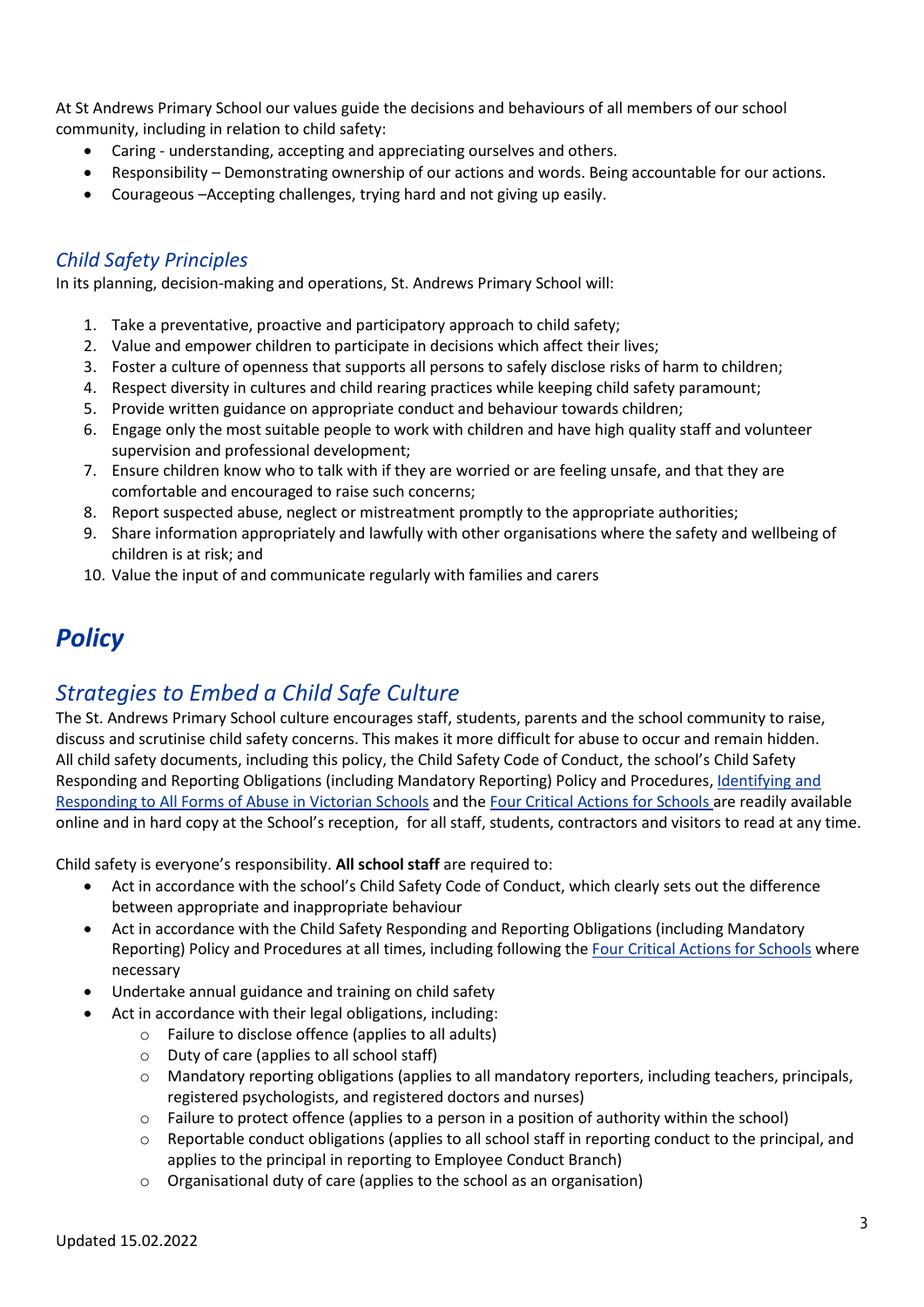o For more information on these obligations, se[e Identifying and Responding to All Forms of Abuse in](https://www.education.vic.gov.au/Documents/about/programs/health/protect/ChildSafeStandard5_SchoolsGuide.pdf)  [Victorian Schools.](https://www.education.vic.gov.au/Documents/about/programs/health/protect/ChildSafeStandard5_SchoolsGuide.pdf)

As part of the St. Andrews Primary School child safe culture, **school leadership** (Including the principal and core teaching staff) will:

- Consider the diversity of all children, including (but not limited to) the needs of Aboriginal and Torres Strait Islander children, children from culturally and linguistically diverse backgrounds, children with disabilities, and children who are vulnerable, when implementing the Child Safe Standards
- Ensure that child safety is a regular agenda item at school leadership meetings and staff meetings
- Encourage and enable staff professional learning and training to build deeper understandings of child safety and prevention of abuse
- Ensure that no one is prohibited or discouraged from reporting an allegation of child abuse to a person external to the school or from making records of any allegation.

As part of the St. Andrews Primary School child safe culture, **school mandatory reporting staff** are required to:

- Complete the Protecting Children [Mandatory reporting and other obligations](http://elearn.com.au/det/protectingchildren/) online module every year
- Read the school's Child Safety Code of Conduct on induction, and maintain familiarity with that document
- Read the school's Child Safety Responding and Reporting Obligations (including Mandatory Reporting) Policy and Procedures on induction, and maintain familiarity with that document
- Read the school's Child Safety Policy (this document), on induction, and maintain familiarity with that document.

As part of the St. Andrews Primary School child safe culture, in performing the functions and powers given to them under the *Education and Training Reform Act 2006*, **School Councils and School Council members** will:

- Ensure that child safety is a regular agenda item at school council meetings
- Consider the diversity of all children, including (but not limited to) the needs of Aboriginal and Torres Strait Islander children, children from culturally and linguistically diverse backgrounds, children with disabilities, and children who are vulnerable, when making decisions regarding the Child Safe Standards
- Undertake annual guidance and training on child safety, such as th[e Child Safe Standards School Council](https://www.education.vic.gov.au/Documents/about/programs/health/protect/school-council-training.pptx)  [Training PowerPoint.](https://www.education.vic.gov.au/Documents/about/programs/health/protect/school-council-training.pptx)
- Approve the Child Safety Code of Conduct to the extent that it applies to School Council employees and members, and if updated, note the new document in its Council meeting minutes
- When hiring employees, ensure that selection, supervision and management practices are child safe

School leadership will maintain records of the above processes.

### *Roles and Responsibilities*

School leaders will ensure that each person understands their role, responsibilities and behaviour expected in protecting children and young people from abuse and neglect. Staff will comply with the school's Child Safety Code of Conduct, which sets out clearly the difference between appropriate and inappropriate behaviour.

Specific child safety responsibilities:

- The Principal is responsible for reviewing and updating the Child Safety Policy every 3 years.
- The Principal is responsible for monitoring the school's compliance with the Child Safety Policy. The school community should approach the Principal if they have any concerns about the school's compliance with the Child Safety Policy.
- The Principal is responsible for informing the school community about this policy and making it publicly available.
- Other specific roles and responsibilities are named in St. Andrews Primary School's other child safety policies and procedures, including the Child Safety Code of Conduct, Child Safety Responding and Reporting Obligations (including Mandatory Reporting) Policy and Procedures, and risk assessment register.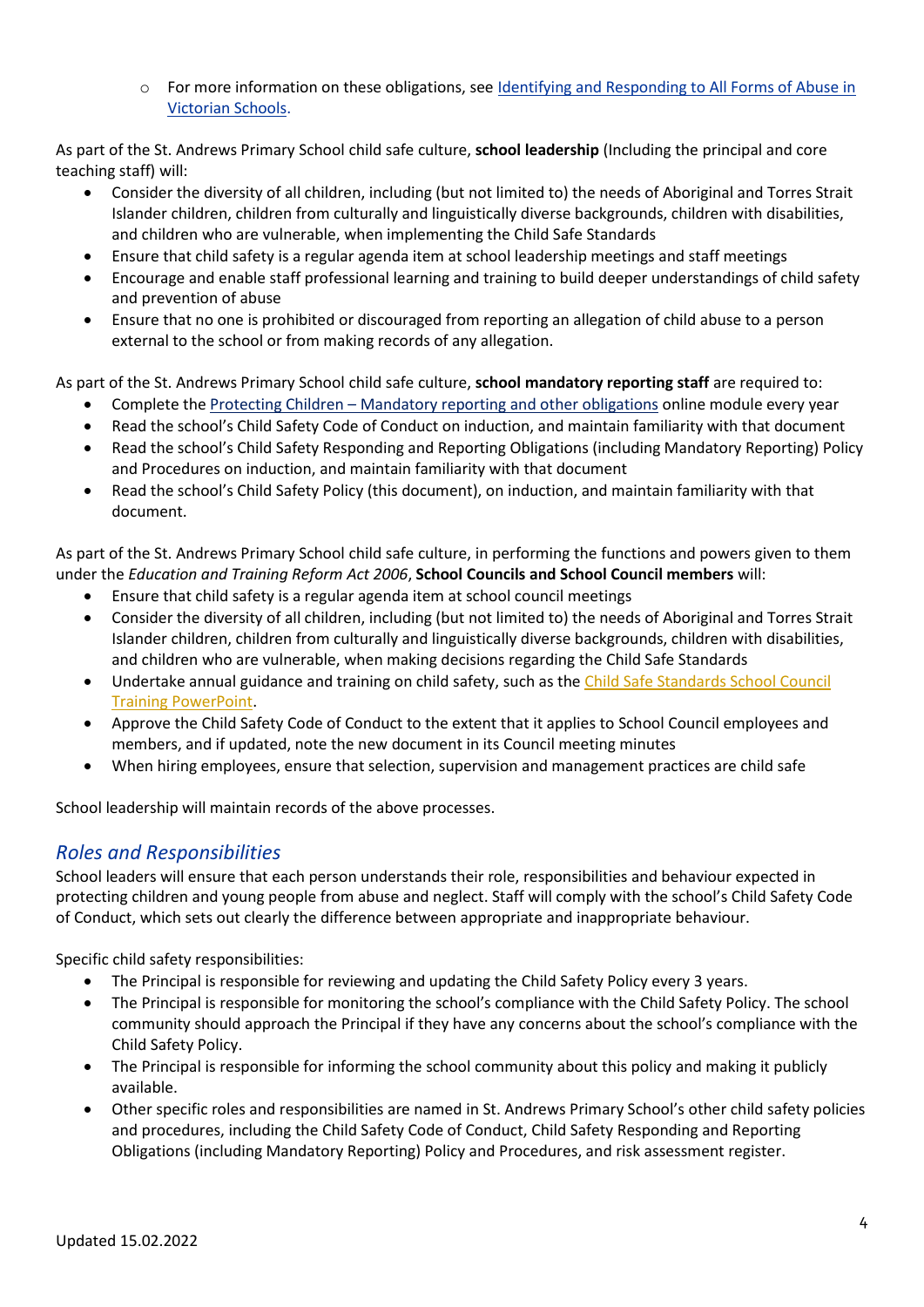### *Recruitment*

St. Andrews Primary School follows the Department's Recruitment in Schools guide to ensure child safe recruitment practices, available on the [Department's website](https://www.education.vic.gov.au/hrweb/careers/Pages/recruitinsch.aspx).

All prospective volunteers are required to comply with our school's Volunteers Policy, including in relation to assessing the suitability of prospective volunteers and obtaining checks required under this policy.

### *Training and Supervision*

Training and education is important to ensure that everyone in the school understands that child safety is everyone's responsibility.

Our school culture aims for all staff and volunteers (in addition to parents/carers and children) to feel confident and comfortable in coming forward with any allegations or suspicions of child abuse or child safety concerns. We train our staff and volunteers to identify, assess, and minimise risks of child abuse and to detect potential signs of child abuse. This training occurs annually or more often as required.

We also support our staff and volunteers through ongoing supervision to develop their skills to protect children from abuse, to promote the cultural safety of Aboriginal and Torres Strait Islander children and children from linguistically and/or diverse backgrounds, and the safety of children with a disability and vulnerable children.

New employees and volunteers will be inducted into the school, including by being referred to the Child Safety Policy (this document), the Child Safety Code of Conduct, and the Child Safety Responding and Reporting Obligations (including Mandatory Reporting) Policy and Procedures on the school website. They will also be supervised regularly to ensure they understand our school's commitment to child safety, and that their behaviour towards children is safe and appropriate. All employees of our school will be monitored and assessed via regular performance review to ensure their continuing suitability for child-connected work. Any inappropriate behaviour will be reported by school staff to the Principal or Assistant Principal and will be managed in accordance with St. Andrews Primary School Child Safety Responding and Reporting Obligations (including Mandatory Reporting) Policy and Procedures where required.

### *Reporting a Child Safety Concern or Complaint*

The school has clear expectations for all staff and volunteers in making a report about a child or young person who may be in need of protection. All staff (including School Council employees) must follow the School's Child Safety Responding and Reporting Obligations (including Mandatory Reporting) Policy and Procedures, including following the [Four Critical Actions for Schools](https://www.education.vic.gov.au/Documents/about/programs/health/protect/FourCriticalActions_ChildAbuse.pdf) if there is an incident, disclosure or suspicion of child abuse.

Immediate actions should include reporting their concerns to DHHS Child Protection, Victoria Police and/or another appropriate agency and notifying the principal or a member of the school leadership team of their concerns and the reasons for those concerns.

St. Andrews Primary School will never prohibit or discourage school staff from reporting an allegation of child abuse. The school will always take action to respond to a complaint in accordance with the school's Child Safety Responding and Reporting Obligations (including Mandatory Reporting) Policy and Procedures. In accordance with Action 4 of the Four Critical Actions for Schools, St. Andrews Primary School will provide ongoing support for students affected by child abuse.

The Child Safety Responding and Reporting Obligations (including Mandatory Reporting) Policy and Procedures can be found at [www.standrewsps.vic.edu.au/](http://www.standrewsps.vic.edu.au/).

### *Risk Reduction and Management*

St. Andrews Primary School believes the wellbeing of children and young people is paramount, and is vigilant in ensuring proper risk management processes, found in the school's risk assessment register.

The school recognises there are potential risks to children and young people and will take a risk management approach by undertaking preventative measures.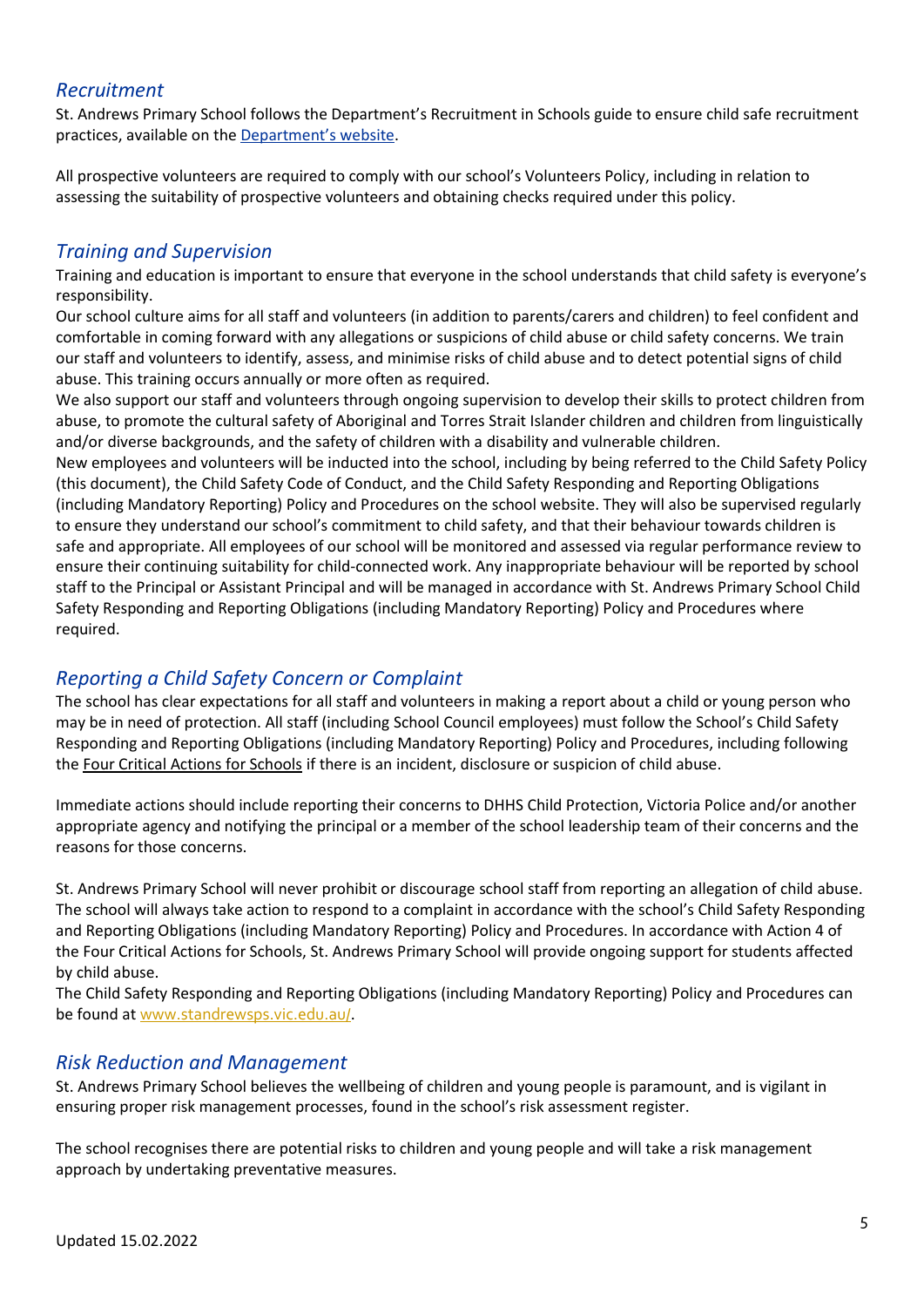We will identify and mitigate the risks of child abuse in school environments by taking into account the nature of each school environment, the activities expected to be conducted in that environment and the characteristics and needs of all children expected to be present in that environment.

St. Andrews Primary School monitors and evaluates the effectiveness of the actions it takes to reduce or remove risks to child safety, more information can be found in the school's risk assessment register.

# *Listening to, Communicating with and Empowering Children*

St. Andrews Primary School has developed a safe, inclusive and supportive environment that involves and communicates with children, young people and their parents/carers. We encourage child and parent/carer involvement and engagement that informs safe school operations and builds the capability of children and parents/carers to understand their rights and their responsibilities.

Our school is committed to supporting and encouraging students to use their voice to raise and share their concerns with a trusted adult at any time of need. Students can also access information on how to report abuse at the School reception.

When the school is gathering information in relation to a complaint about alleged misconduct with or abuse of a child, the school will listen to the complainant's account and take them seriously, check understanding and keep the child (and/or their parents/carers, as appropriate) informed about progress.

The school will promote the Child Safe Standards in ways that are readily accessible, easy to understand, and userfriendly to children, including:

- All of our child safety policies and procedures will be available for the students and parents at St. Andrews Primary School, to read at the School reception or can be found via the [School website](http://www.standrewsps.vic.edu.au/) .
- PROTECT Child Safety posters will be displayed across the school
- School newsletters will inform students and the school community about the school's commitment to child safety, and strategies or initiatives that the school is taking to ensure student safety
- Teachers have age-appropriate discussion of child safety with students
- The Four Critical Actions are actively taught to mandatory reporters and other school staff
- The whole school is encouraged to contribute to risk assessment and mitigation

The school will use its health and wellbeing programs to deliver appropriate education to its students about:

- standards of behaviour for students attending the school;
- healthy and respectful relationships (including sexuality);
- resilience;
- child abuse awareness and prevention;
- Respectful Relationships; and
- e-smart education programs.

### *Communications*

This school is committed to communicating our child safety strategies to the school community through:

- Ensuring that the Child Safety Policy (this document), Code of Conduct, and the Child Safety Responding and Reporting Obligations (including Mandatory Reporting) Policy and Procedure are available on the school website
- Reminders in the school newsletter of our school's commitment to child safety
- Ensuring that child safety is a regular agenda item at school leadership meetings and staff meetings for discussion
- Volunteer induction processes
- Posters displayed throughout the school